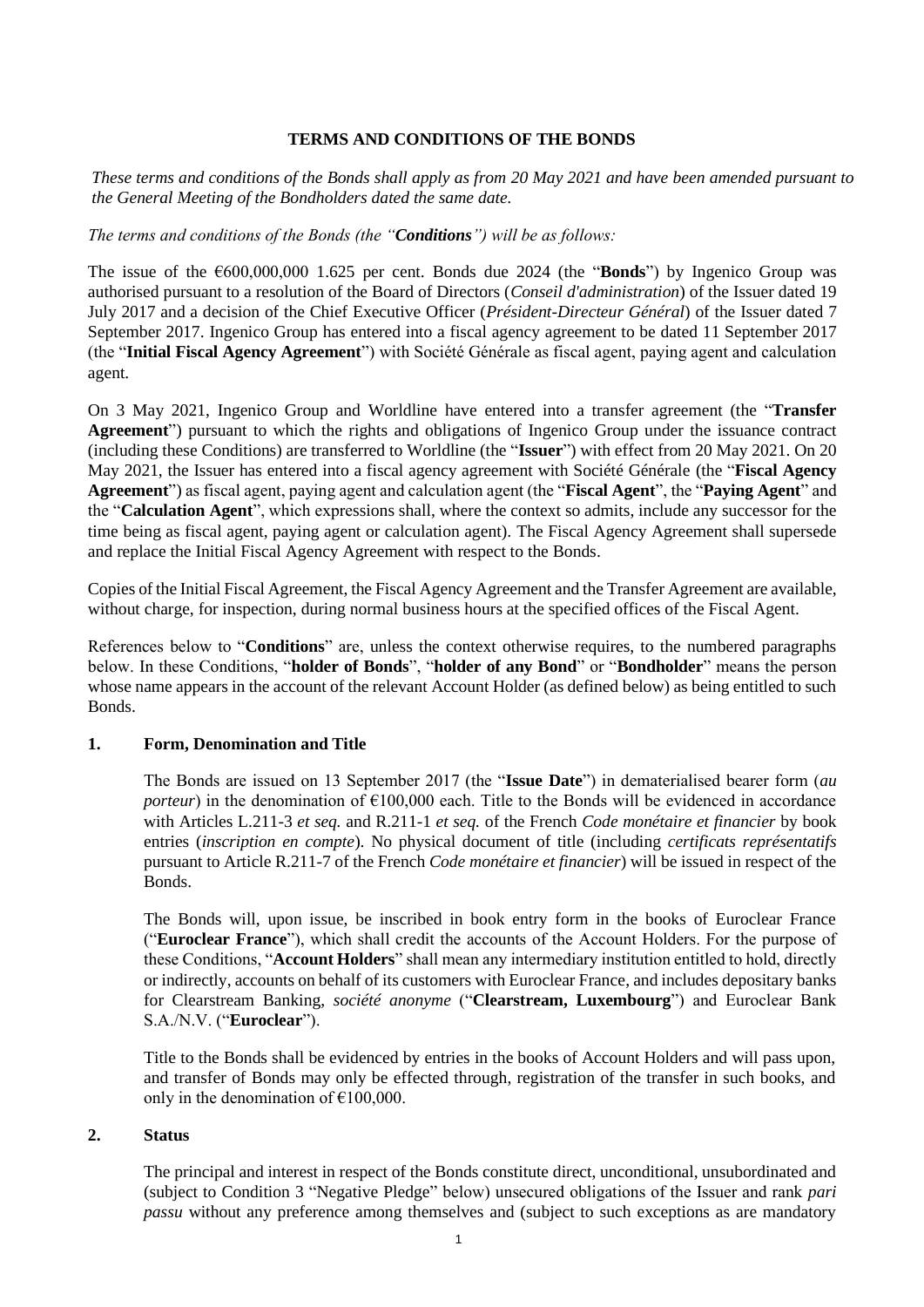under French law) equally and rateably with all other present or future unsecured and unsubordinated obligations of the Issuer.

# **3. Negative Pledge**

So long as any of the Bonds remains outstanding (as defined below), the Issuer undertakes that it will not, and will ensure that none of its Material Subsidiaries (as defined below) shall create any mortgage (*hypothèque*) over any real property assets or interests that it may or could possess, nor any pledge (*nantissement*) over all or part of its business (*fonds de commerce*), lien (*gage*) or pledge or other security interest (*sûreté réelle*) over all or part of its assets or income, present or future, for the benefit of holders of any present or future indebtedness for borrowed monies in the form of, or represented by, bonds (obligations) or other debt securities issued or guaranteed by the Issuer or any Material Subsidiary that are to be, or are capable of being, quoted, listed on any stock exchange, regulated market, multilateral trading facility or another assimilated market or any over-the-counter market or other securities market, unless the present Bonds are equally and rateably secured therewith.

For the purpose of these Conditions:

"**Material Subsidiary**" means a Subsidiary (as defined below) which has (i) turnover (excluding intragroup items) representing at least 5 per cent. or more of the turnover of the Issuer and its subsidiaries taken as a whole (the "**Group**"), calculated on a consolidated basis; and (ii) gross assets (including intra-group items) representing 5 per cent. or more of the gross assets of the Group, calculated on a consolidated basis.

"**outstanding**" means in relation to the Bonds, all the Bonds issued other than (i) those which have been redeemed on their due date or otherwise in accordance with the Conditions, (ii) those in respect of which claims have been prescribed under Condition [9 a](#page-8-0)nd (iii) those which have been purchased and cancelled in accordance with the Conditions.

"**Subsidiary**" means in relation to any person or entity at any time, any other person or entity (whether or not now existing) controlled directly or indirectly by such person or entity within the meaning of Article L.233-3 of the French *Code de commerce*.

### **4. Rate of interest**

# **4.1 Interest Payment Dates**

The Bonds bear interest from, and including, 13 September 2017 (the "**Interest Commencement Date**") to, but excluding, 13 September 2024 (the "**Maturity Date**") at the rate of 1.625 per cent. *per annum* payable annually in arrear on 13 September in each year (each an "**Interest Payment Date**"). The first payment of interest will be made on 13 September 2018 and the last on 13 September 2024.

# **4.2 Interest Payments**

Each Bond will cease to bear interest from the due date for redemption, unless payment of principal is improperly withheld or refused on such date. In such event, interest on such Bond shall continue to accrue at the same rate of interest (both before and after judgment) until the calendar day (included) on which all sums due in respect of such Bond up to that calendar day are received by or on behalf of the relevant holder.

If interest is required to be calculated for a period of less than one year, it will be calculated on an Actual/Actual (ICMA) basis for each period, that is to say the actual number of calendar days elapsed during the relevant period divided by 365 (or by 366 if a 29 February is included in such period), the result being rounded to the nearest cent (half a cent being rounded upwards).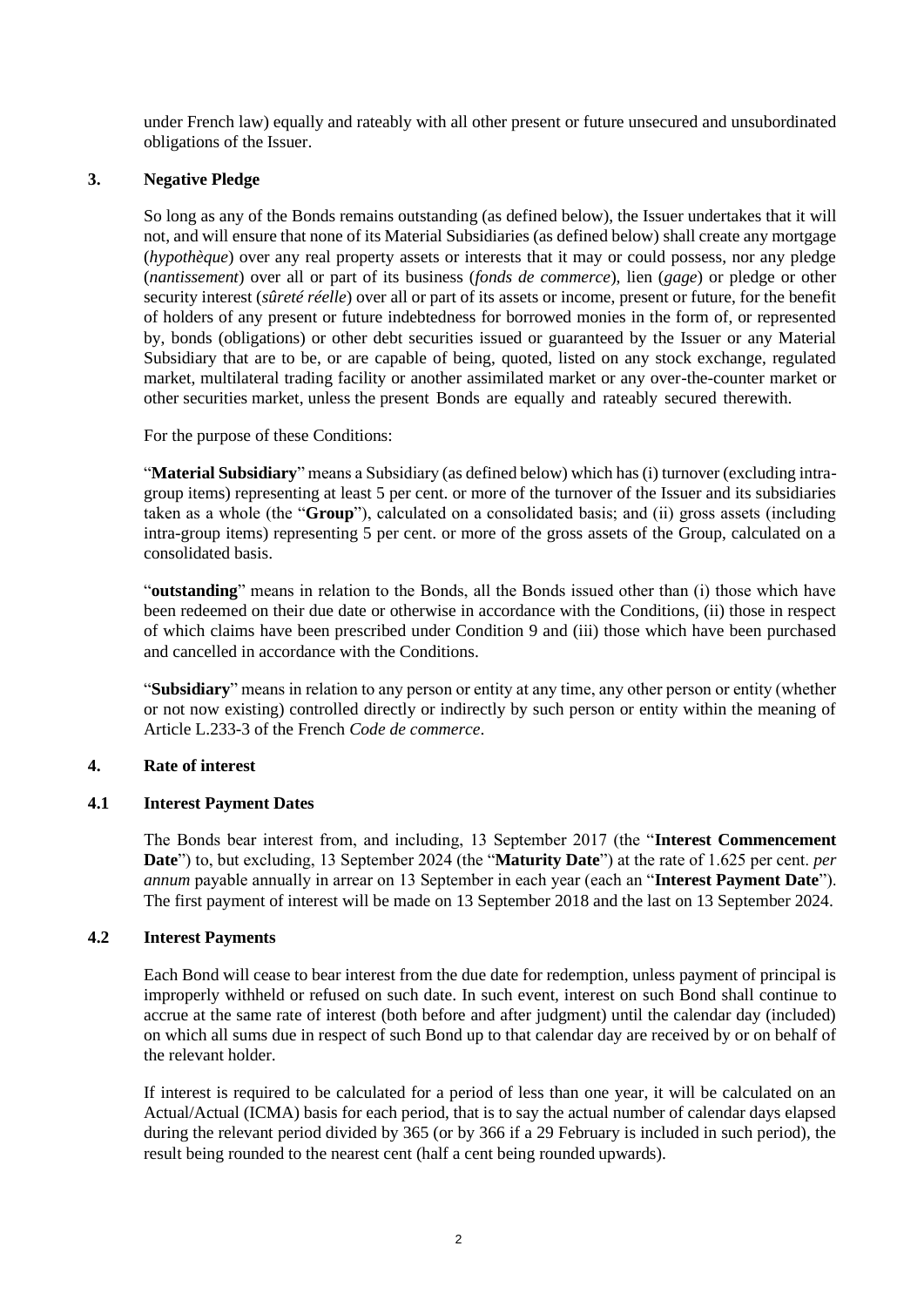#### <span id="page-2-0"></span>**5. Redemption and Purchase**

The Bonds may not be redeemed otherwise than in accordance with this Condition [5](#page-2-0) or with Condition [8.](#page-7-0)

#### (a) Final Redemption

Unless previously redeemed or purchased and cancelled, the Bonds will be redeemed by the Issuer in full at their principal amount on the Maturity Date.

(b) Make-Whole Redemption by the Issuer

The Issuer may, subject to compliance by the Issuer with all relevant laws, regulations and directives and on giving not less than fifteen (15) nor more than thirty (30) calendar days' irrevocable notice in accordance with Condition 11 to the Bondholders, redeem the Bonds, in whole or in part, at any time, prior to their Maturity Date (the "Optional Redemption Date"). Any such redemption of Bonds shall be made on the Optional Redemption Date at their Make-Whole Redemption Amount.

In case of partial redemption of the outstanding Bonds before the Maturity Date, such redemption shall be made by reducing the nominal amount of all the Bonds. The Issuer shall determine the principal amount of each Bond it wishes to redeem (the "**Principal Amount**") and shall notify such Principal Amount to the Bondholders, in accordance with the preceding paragraph of this Condition. From the date of such partial redemption, any reference in the Conditions to the "**principal amount**" and the "**principal**" of the Bonds shall mean their principal amount less the Principal Amount(s) paid by the Issuer under the Bonds.

For the purpose hereof,

"Make-Whole Redemption Amount" means in respect of any Bonds to be redeemed pursuant to this provision, an amount, determined by the Calculation Agent, equal to the greater of (x) 100 per cent. of the principal amount of such Bonds and (y) the sum of the then present values of the remaining scheduled payments of principal and interest on such Bonds (excluding any interest accrued on the Bonds to, but excluding, the Optional Redemption Date) discounted to the Optional Redemption Date on an annual basis at the Make-Whole Redemption Rate plus a Make-Whole Redemption Margin, plus in each case, any interest accrued on the Bonds to, but excluding, the Optional Redemption Date.

"**Make-Whole Redemption Margin**" means 0.25 per cent.

"**Make-Whole Redemption Rate**" means the average of the four (4) quotations given by the Reference Banks of the mid-market annual yield to maturity of the Reference Bond on the fourth Business Day (as defined below) preceding the Optional Redemption Date at 11:00 a.m (Central European time (CET)). If the Reference Bond is no longer outstanding, a Similar Security will be chosen by the Calculation Agent in its reasonable judgment, at 11:00 a.m. (Central European time (CET)) on the fourth Business Day preceding the Optional Redemption Date, quoted in writing by the Calculation Agent to the Issuer and notified in accordance with Condition 11. The Make-Whole Redemption Rate will be notified by the Issuer in accordance with Condition 11.

"**Reference Bond**" means the 2.25 per cent. French government bond (*Obligations Assimilables du Trésor -OAT*) due 25 May 2024, with ISIN FR0011619436.

"**Reference Bank**" means the Joint Lead Managers or each of the four banks that may include any of the Joint Lead Managers selected by the Calculation Agent which are primary European government security dealers, and their respective successors, or market makers in pricing corporate bond issues.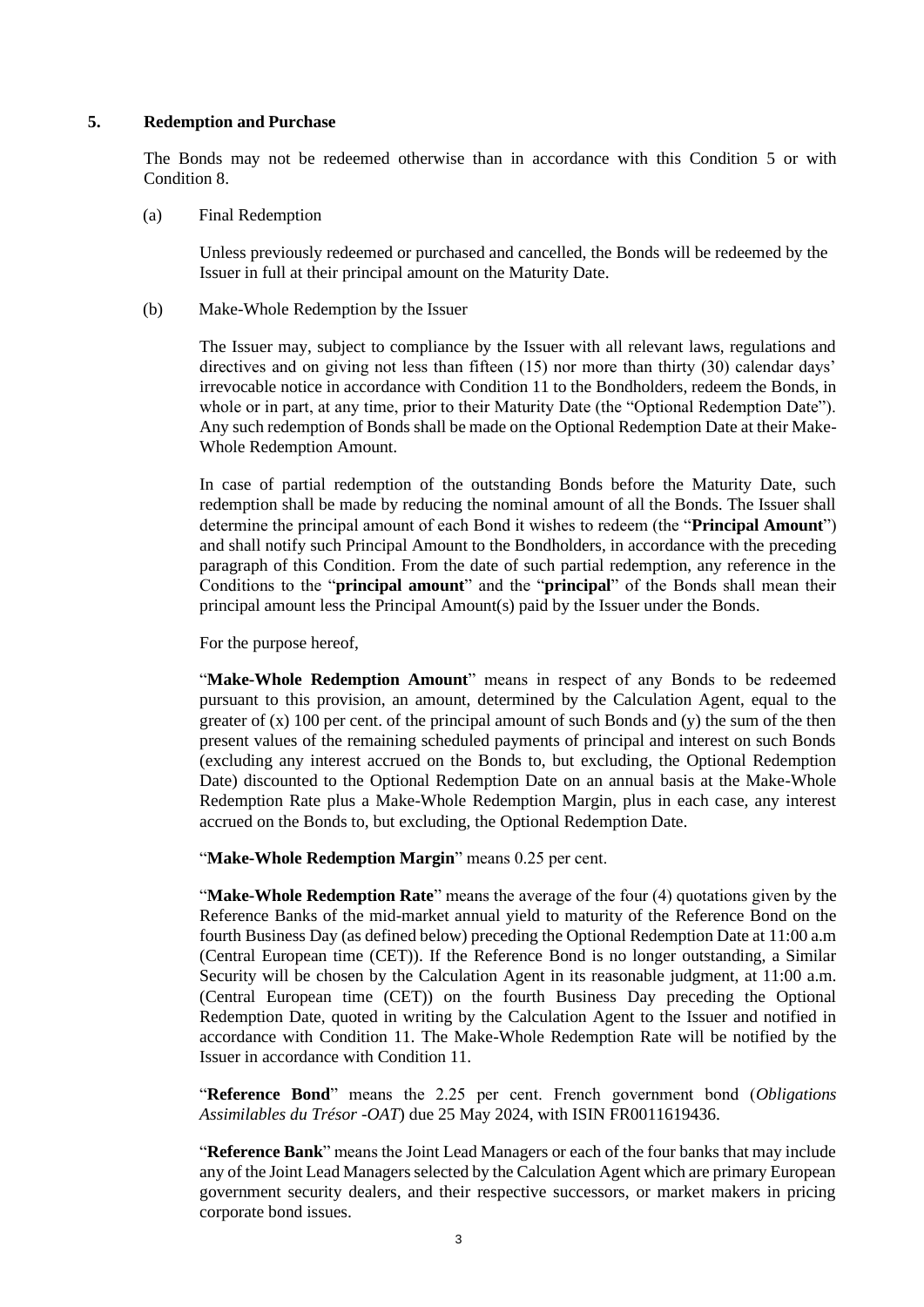"**Similar Security**" means a reference bond or reference bonds issued by the French Government having an actual or interpolated maturity comparable with the remaining term of the Bonds that would be used, at the time of financial practice, in pricing new issues of corporate debt securities of comparable maturity to the remaining term of the Bonds.

- (c) Redemption for Taxation Reasons
	- (i) If, by reason of a change in French law or regulation, or any change in the official application or interpretation of such law or regulation, becoming effective after the Issue Date, the Issuer would, on the occasion of the next payment of principal or interest due in respect of the Bonds, not be able to make such payment without having to pay additional amounts (whether in respect of some of, or all, the Bonds) as specified in Conditio[n 7, t](#page-7-1)he Issuer may at any time, subject to having given not more than forty-five (45) nor less than thirty (30) calendar days' prior notice to the Bondholders in accordance with Condition [11 \(](#page-11-0)which notice shall be irrevocable), redeem all, but not some only, of the Bonds outstanding at their principal amount, together with all interest accrued to the date fixed for redemption, provided that the due date for redemption of which notice hereunder may be given shall be no earlier than the latest practicable Interest Payment Date on which the Issuer could make payment of principal or interest without withholding or deduction for French taxes.
	- (ii) If the Issuer would on the occasion of the next payment of principal or interest in respect of the Bonds be prevented by French law from making payment to the Bondholders of the full amount then due and payable, notwithstanding the undertaking to pay additional amounts contained in Condition [7,](#page-7-1) then the Issuer shall forthwith give notice of such fact to the Fiscal Agent and the Issuer shall, subject to having given not less than seven (7) calendar days' prior notice to the Bondholders in accordance with Conditio[n 11 \(](#page-11-0)which notice shall be irrevocable), redeem all, but not some only, of the Bonds at their principal amount, together with all interest accrued to the date fixed for redemption of which notice hereunder may be given, provided that the due date for redemption shall be no earlier than the latest practicable date on which the Issuer could make payment of the full amount of principal or interest payable in respect of the Bonds or, if such date has passed, as soon as practicable thereafter.
- <span id="page-3-0"></span>(d) Redemption at the option of Bondholders following a Change of Control

If at any time while any Bond remains outstanding there occurs a Change of Control, each Bondholder will have the option (the "**Put Option**") to require the Issuer to redeem or, at the Issuer's option, to procure the purchase of that Bond on the Optional Redemption Date (as defined below) at an amount equal to 100 per cent. of its principal amount together with (or, where purchased, together with an amount equal to) accrued interest to, but excluding, the Optional Redemption Date, unless the person(s) acquiring control of the Issuer has a credit rating of at least BBB- (or its equivalent) assigned by a Rating Agency at the time it acquires such control and maintains a credit rating of at least BBB- (or its equivalent) after such acquisition during the Change of Control Period. A rating downgrade or withdrawal otherwise arising by virtue of a particular change in rating shall be deemed not to have occurred in respect of this provision if the Rating Agency making the change in rating does not publicly announce or publicly confirm that the reduction or withdrawal was the result, in whole or part, of any event or circumstance comprised in or arising as a result of, or in respect of, the Change of Control. If more than one Rating Agency assigns a credit rating to the person(s) acquiring control, the lower of the ratings shall be considered for the purposes of this provision.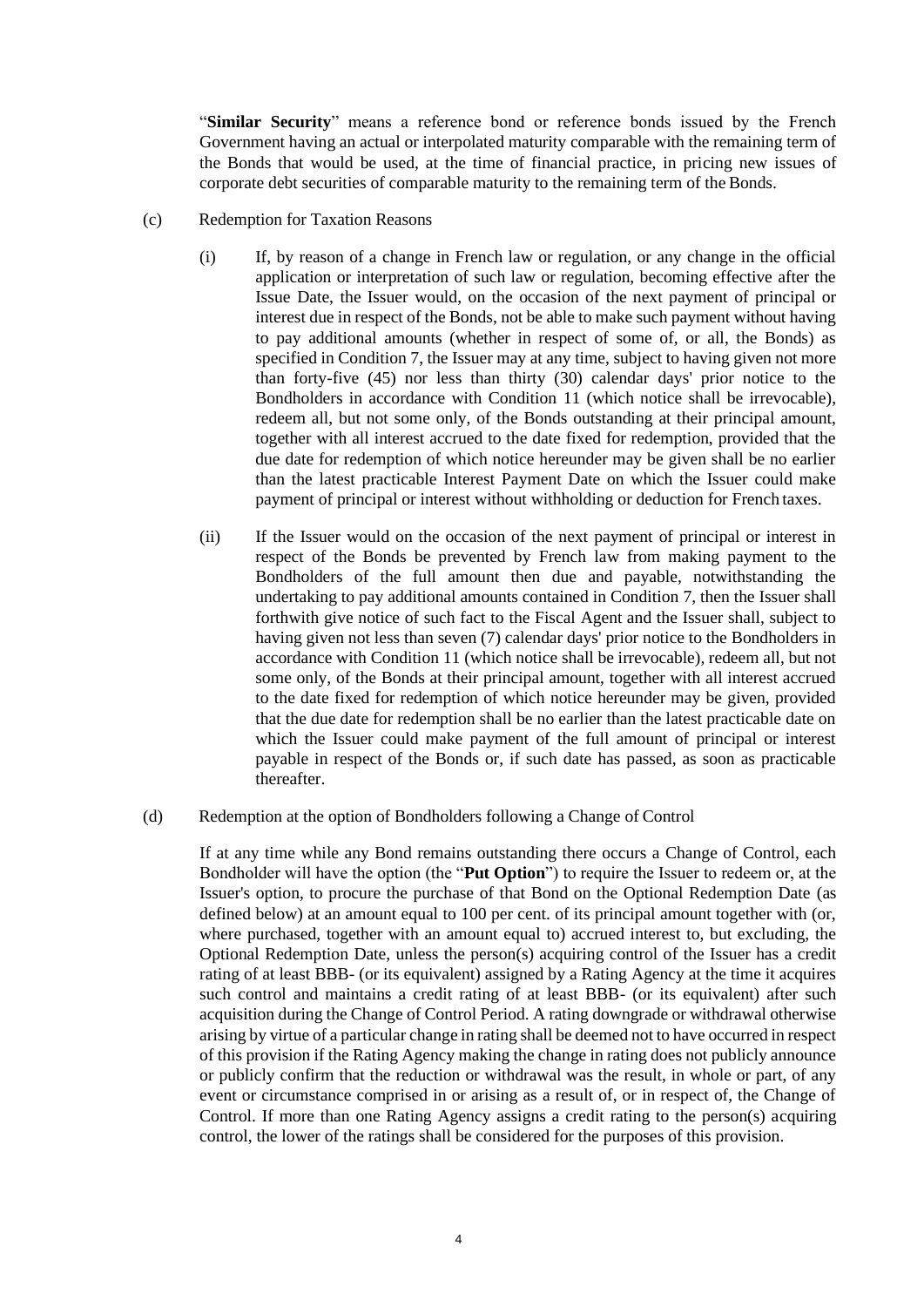For the purpose hereof,

"**Change of Control**" shall mean the fact, for one individual or legal entity acting alone or for several individuals or legal entities acting in concert, of acquiring the control of the Issuer, it being specified that the notion of "control" shall mean the fact of holding (directly or indirectly through the intermediary of companies themselves controlled by the individuals or legal entities concerned) (x) the majority of the voting rights attached to the Issuer's Shares or  $(y)$ more than 40% of such voting rights if no other shareholder of the Issuer, acting alone or in concert, holds (directly or indirectly through the intermediary of companies controlled by this or these shareholders) a greater percentage of such voting rights.

"**Change of Control Period**" means the period commencing on the date of the first public announcement of the occurrence of the Change of Control and ending on the date which is ninety (90) calendar days after such date.

"**Rating Agency**" means any of the following: (a) Standard & Poor's Ratings Services, (b) Moody's Investors Services, (c) Fitch Ratings, (d) any other rating agency of recognised international standing – and, in each case, their respective successors or affiliates.

Promptly upon becoming aware that:

- a Change of Control has occurred, if the person(s) acquiring control of the Issuer had no credit rating or had a credit rating of less than BBB- (or its equivalent) assigned by a Rating Agency at the time it acquired such control, or
- a downgrade below BBB- (or its equivalent) or withdrawal of the rating of the person(s) acquiring control of the Issuer took place during the Change of Control Period, if the person(s) acquiring control of the Issuer had a credit rating of at least BBB- (or its equivalent) assigned by a Rating Agency at the time it acquired such control,

the Issuer shall give notice (a "**Put Event Notice**") to the Bondholders in accordance with Condition 11 specifying the nature of the Change of Control and the procedure for exercising the Put Option contained in this Condition 5(d).

To exercise the Put Option, a Bondholder must transfer (or cause to be transferred by its Account Holder) its Bonds to be so redeemed or purchased to the account of the Fiscal Agent (details of which are specified in the Put Event Notice) for the account of the Issuer within the period of forty-five (45) calendar days after the Put Event Notice is given (the "**Put Period**"), together with a duly signed and completed notice of exercise in the then current form obtainable from the specified office of any Paying Agent (a "**Put Option Notice**") and in which the holder may specify an account denominated in euro to which payment is to be made under this Condition [5\(d\). A](#page-3-0) Put Option Notice once given will be irrevocable.

The Issuer shall redeem or, at its option, procure the purchase of the Bonds in respect of which the Put Option has been validly exercised as provided above, and subject to the transfer of such Bonds to the account of the Fiscal Agent for the account of the Issuer as described above, on the date which is the tenth  $(10<sup>th</sup>)$  Business Day (as defined below) following the end of the Put Period (the "**Optional Redemption Date**"). Payment in respect of any Bond so transferred will be made in euro on the Optional Redemption Date to the account denominated in euro (or any other account to which euro may be credited or transferred) specified in the relevant Put Option Notice opened with a bank in a city in which banks use the TARGET System (as defined in Condition 6 below).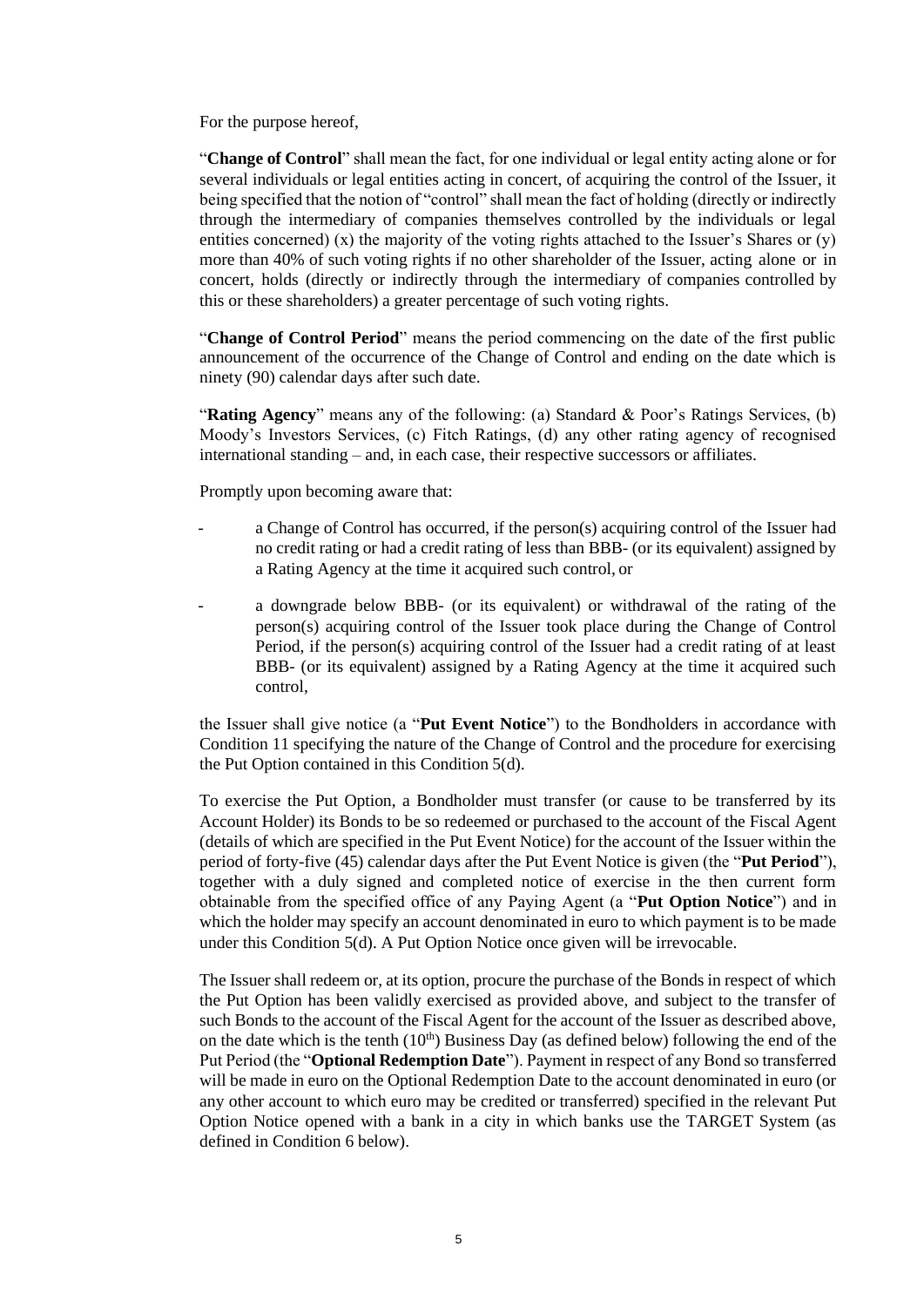(e) Issuer's Residual Maturity Redemption

The Issuer may, at its option, on any day from and including 13 June 2024 to, but excluding, the Maturity Date, subject to having given not more than forty-five (45) nor less than thirty (30) calendar days' prior notice to the Bondholders in accordance with Condition 11 (which notice shall be irrevocable and shall specify the date fixed for redemption), redeem all, but not some only, of the outstanding Bonds, at their principal amount together with any accrued interest to, but excluding, the date fixed for redemption specified in the notice.

(f) Clean-Up Call Option

In the event that eighty per cent. (80%) or more of the initial aggregate nominal amount of the Bonds (including any further bonds to be assimilated with the Bonds pursuant to Condition 12) have been redeemed or purchased (and consequently cancelled) and provided that the Issuer has not redeemed the Bonds in part pursuant to Condition 5(b), the Issuer may, at its option, subject to having given not more than forty-five (45) nor less than thirty

(30) calendar days' prior notice to the Bondholders in accordance with Condition 11 (which notice shall be irrevocable), redeem in whole but not in part, the outstanding Bonds, at their principal amount plus accrued interest up to, but excluding, the date fixed for redemption.

(g) Acquisition Event Call Option

If an Acquisition Event (as defined below) has occurred, the Issuer may, at its option, subject to having given not more than forty-five (45) nor less than thirty (30) calendar days' prior notice to the Bondholders in accordance with Condition 11 (which notice shall be irrevocable and given on or before 31 January 2018), redeem the Bonds, in whole but not in part, at an amount equal to 100.5 per cent. (100.5%) of their principal amount together with accrued interest up to, but excluding, the date fixed for redemption specified in the notice. The notice shall set forth the underlying facts of the Issuer's right to early redemption and specify the redemption date.

An "**Acquisition Event**" shall have occurred if:

- (x) the Issuer has not completed and closed the acquisition of Bambora (the "**Acquisition**"), and
- (y) on or prior to 31 December 2017, the Issuer has publicly stated that it is no longer pursuing the Acquisition.

"**Bambora**" means Bambora Top Holding AB, a private limited company (*privat aktiebolag*) incorporated under the laws of Sweden, which is registered with the Swedish Companies Registration Office (*Bolagsverket*) with registered number 556968-6585 and having its registered office located in Stockholm, Sweden.

(h) Purchases

The Issuer may at any time purchase Bonds (together with rights to interest relating thereto) in the open market or otherwise (including by way of tender or exchange offer) at any price and on any condition, subject to compliance with any applicable laws. Bonds so purchased by the Issuer may be held and resold in accordance with Article L.213-0-1 of the French *Code monétaire et financier* for the purpose of enhancing the liquidity of the Bonds.

(i) Cancellation

All Bonds which are redeemed or purchased for cancellation by the Issuer pursuant to this Condition [5 w](#page-2-0)ill forthwith be cancelled and accordingly may not be reissued or resold.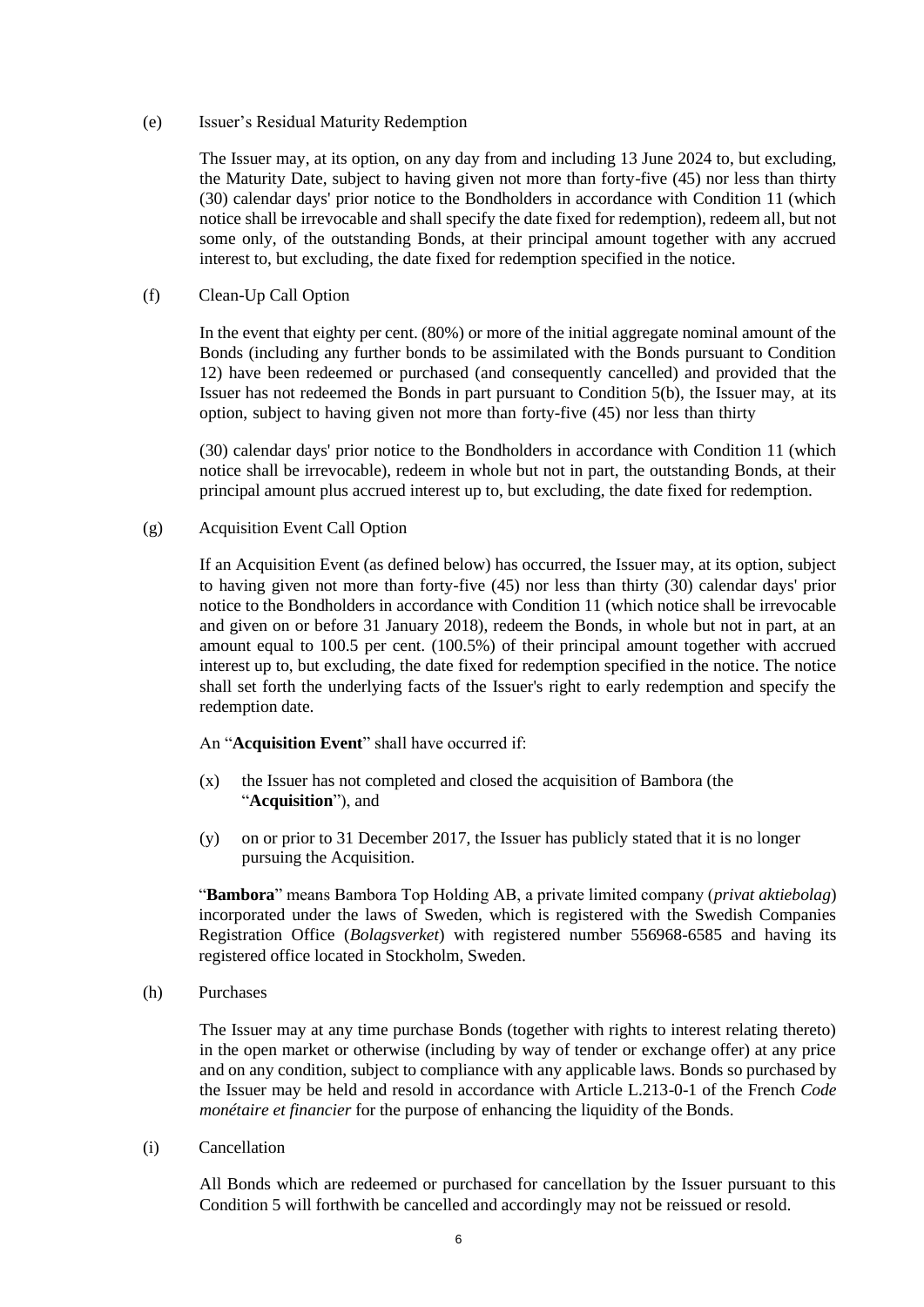### **6. Payments**

### **6.1 Method of Payment**

Payments of principal, interest and other amounts in respect of the Bonds will be made in euro, by credit or transfer to an account denominated in euro (or any other account to which euro may be credited or transferred) specified by the payee with a bank in a city in which banks use the TARGET System (as defined in Condition 6.2 below). Such payments shall be made for the benefit of the Bondholders to the Account Holders and all payments made to such Account Holders in favour of Bondholders will be an effective discharge of the Issuer and the Fiscal Agent, as the case may be, in respect of such payment.

Payments of principal, interest and other amounts in respect of the Bonds will be made subject to any fiscal or other laws and regulations applicable thereto, but without prejudice to the provisions of Condition [7.](#page-7-1) No commission or expenses shall be charged to the Bondholders in respect of such payments.

### **6.2 Payments on Business Days**

If any due date for payment of principal, interest or any other amount in respect of any Bond is not a Business Day (as defined below), then the Bondholder shall not be entitled to payment of the amount due until the next following calendar day which is a Business Day and the Bondholder shall not be entitled to any interest or other additional sums in respect of such postponed payment.

For the purposes of these Conditions, "**Business Day**" means any calendar day, not being a Saturday or a Sunday, (i) on which foreign exchange markets and commercial banks are open for business in Paris (ii) on which Euroclear France is operating and (iii) on which the Trans-European Automated Real-Time Gross Settlement Express Transfer (known as TARGET2) system (the "**TARGET System**") or any successor thereto is operating.

### **6.3 Fiscal Agent, Paying Agent and Calculation Agent**

The name and specified office of the initial Fiscal Agent, Paying Agent and Calculation Agent are as follows:

# **Fiscal Agent, Paying Agent and Calculation Agent**

Société Générale Securities Services 32, rue du Champs de Tir 44312 Nantes Cedex 13 France

The Issuer reserves the right at any time to vary or terminate the appointment of the Fiscal Agent, the Paying Agent or the Calculation Agent and/or appoint a substitute Fiscal Agent or Calculation Agent and additional or other Paying Agents or approve any change in the office through which the Fiscal Agent or Paying Agent acts, provided that, so long as any Bond is outstanding, there will at all times be (i) a Fiscal Agent having a specified office in a major European city and (ii) so long as the Bonds are admitted to trading on Euronext Paris and the rules of that exchange so require, a Paying Agent ensuring financial services in France (which may be the Fiscal Agent). Any termination or appointment shall only take effect (other than in the case of insolvency, when it shall be of immediate effect) after not more than forty-five (45) nor less than thirty (30) calendar days' notice thereof shall have been given to the Bondholders by the Issuer in accordance with Condition 11.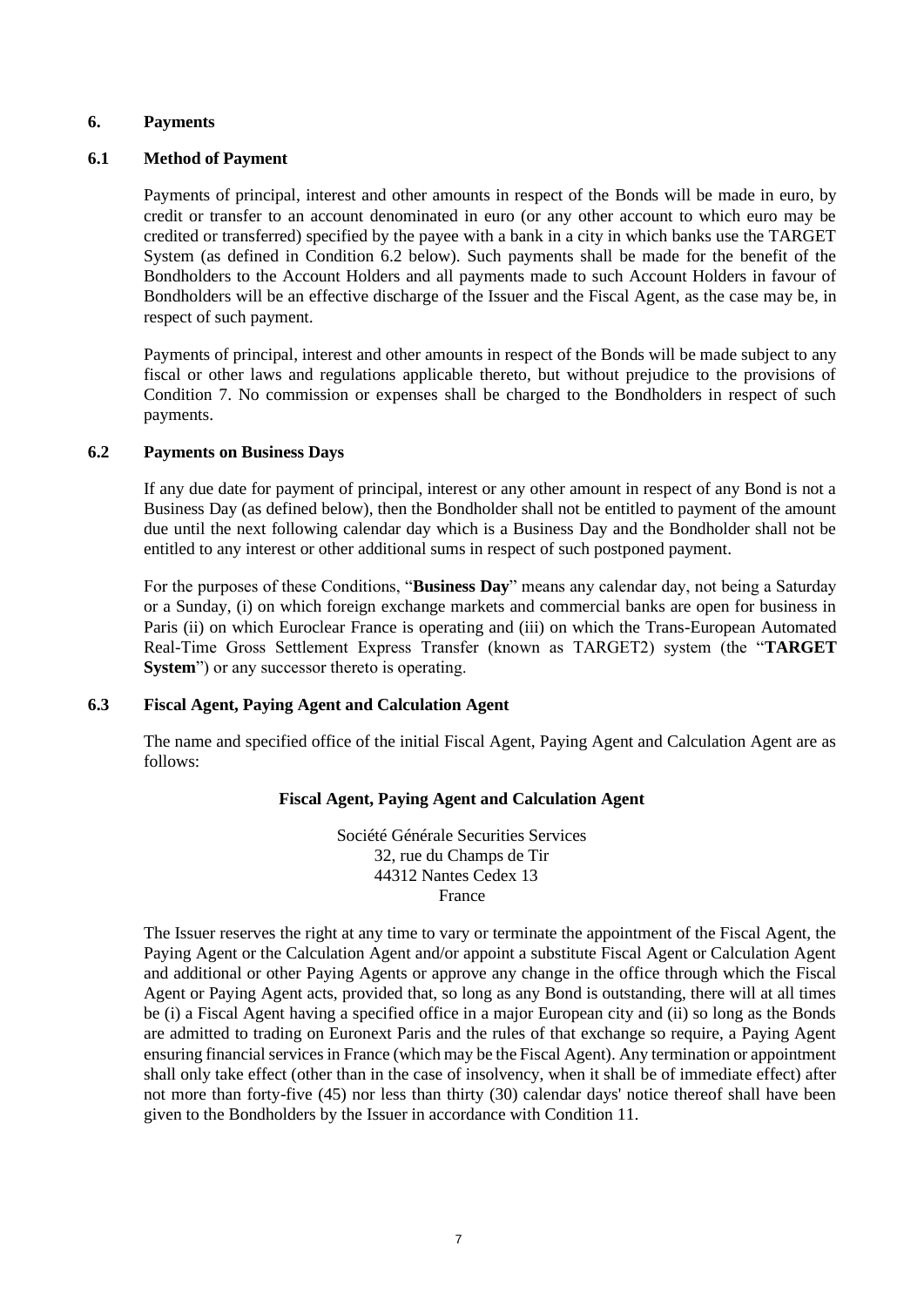# <span id="page-7-1"></span>**7. Taxation**

# **7.1 Withholding Taxes**

All payments of principal, interest and other revenues by or on behalf of the Issuer in respect of the Bonds shall be made free and clear of, and without withholding or deduction for, any taxes, duties, assessments or governmental charges of whatever nature ("**Taxes**") imposed, levied, collected, withheld or assessed by or within France or any authority therein or thereof having power to tax, unless such withholding or deduction is required by law.

# **7.2 Additional Amounts**

If, pursuant to French laws or regulations, payments of principal, interest or other revenues in respect of any Bond become subject to withholding or deduction in respect of any present or future Taxes, the Issuer shall, to the fullest extent then permitted by law, pay such additional amounts as may be necessary in order that the holder of each Bond, after such withholding or deduction, will receive the full amount then due and payable thereon in the absence of such withholding or deduction; provided, however, that the Issuer shall not be liable to pay any such additional amounts in respect of any Bond to, or to a third party on behalf of, a Bondholder who is subject to such Taxes by reason of his having some connection with France other than the mere holding of such Bond.

Any reference in these Conditions to principal and/or interest shall be deemed to include any additional amounts which may be payable under this Condition [7.](#page-7-1)

# <span id="page-7-0"></span>**8. Events of Default**

The Representative of the *Masse* (as defined in Condition 10), acting pursuant to a resolution of a General Meeting of Bondholders, may, upon written notice to the Issuer (copy to the Fiscal Agent), cause all, but not some only, of the Bonds to become immediately due and payable, at their principal amount together with any accrued interest thereon until their actual redemption date:

- (a) if the Issuer defaults in any payment of principal or interest on any Bond on the due date thereof and such default has not been remedied within ten (10) Business Days of such due date;
- (b) if there is a default by the Issuer in the due performance of any other provision of the Conditions, and such default has not been cured within fifteen (15) Business Days after receipt by the Issuer of written notice of such default;
- (c) if the Issuer is dissolved or liquidated prior to the repayment in full of the Bonds;
- (d) to the extent permitted by applicable law, if the Issuer or any Material Subsidiary (as defined in Condition 3) makes any proposal for a general moratorium in relation to its debts, or a judgment is rendered for the judicial reorganisation (*redressement judiciaire*), or for the judicial liquidation (*liquidation judiciaire*) or for a judicial transfer of the whole of the business (*cession totale de l'entreprise*) of the Issuer or Material Subsidiary or, to the extent permitted by applicable law, if the Issuer or Material Subsidiary is subject to any other similar insolvency or bankruptcy proceedings, or grants any assignment for the benefit of its creditors;
- (e) if the Issuer ceases to carry on all or substantially all of its business, except if it results from the transfer by the Issuer of all or part of its activity to any of its subsidiaries ; or
- (f) if any other present or future indebtedness of the Issuer or of one of its Material Subsidiaries (as defined in Condition 3), for borrowed money in excess of, whether individually or collectively, €30,000,000 (or its equivalent in any other currency), whether individually or collectively, shall become due and payable prior to its stated maturity as a result of a default thereunder, or any such indebtedness shall not be paid when due or, as the case may be, within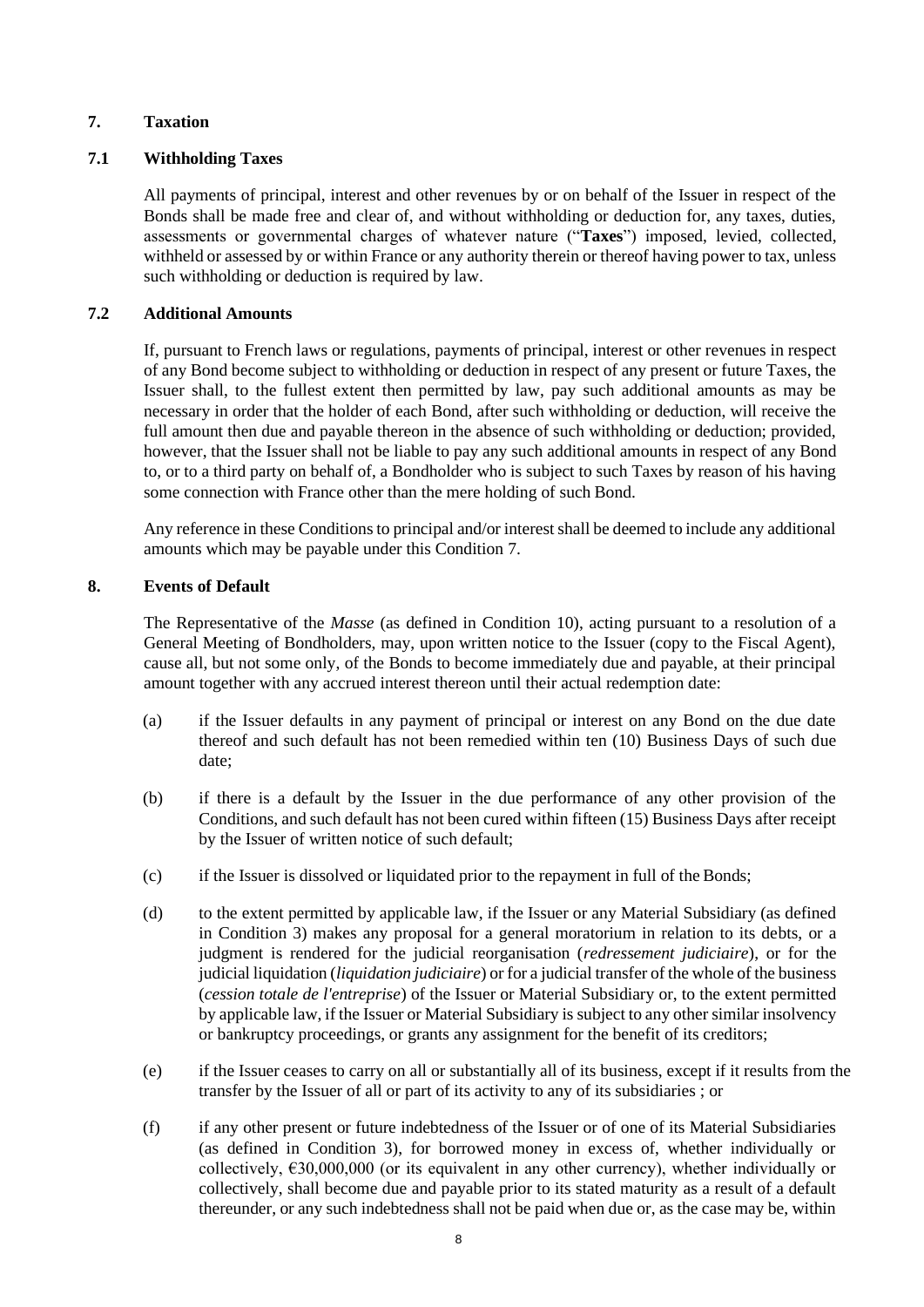any applicable grace period thereto.

# <span id="page-8-0"></span>**9. Prescription**

Claims against the Issuer for the payment of principal and interest in respect of the Bonds shall become prescribed ten (10) years (in the case of principal) and five (5) years (in the case of interest) from the due date for payment thereof.

# **10. Representation of the Bondholders**

The Bondholders will be grouped automatically for the defence of their common interests in a *masse* (hereinafter referred to as the "*Masse"*).

The *Masse* will be governed by the provisions of the French *Code de commerce* with the exception of Articles L.228-48, L.228-59, L.228-65 I-1°only in respect of the change of the form of the Issuer into a *société européenne*, L.228-65 I-2°, L.228-65 I-3° (in accordance with Condition 10(i) below), R.228- 67, R.228-69 and R.228-72 thereof, and by the conditions set out below, provided that notices calling a general meeting of the Bondholders (a "**General Meeting**") and the resolutions passed at any General Meeting and any other decision to be published pursuant to French legal and regulatory provisions will be published only as provided under Condition 11 below:

# *(a) Legal Personality*

The *Masse* will be a separate legal entity, by virtue of Article L.228-46 of the French *Code de commerce* acting in part through a representative (the "**Representative**") and in part through a General Meeting.

The *Masse* alone, to the exclusion of all individual Bondholders, shall exercise the common rights, actions and benefits which now or in the future may accrue with respect to the Bonds.

# *(b) Representative*

The office of Representative may be conferred on a person of any nationality. However, the following persons may not be chosen as Representative:

- (i) the Issuer, the members of its Board of Directors (*Conseil d'administration*), its general managers (*directeurs généraux*), its statutory auditors, or its employees as well as their ascendants, descendants and spouse; or
- (ii) companies guaranteeing all or part of the obligations of the Issuer, their respective managers (*gérants*), general managers (*directeurs généraux*), members of their Board of Directors (*Conseil d'administration*), Executive Board (*directoire*) or Supervisory Board (*Conseil de surveillance*), their statutory auditors, or employees as well as their ascendants, descendants and spouse; or
- (iii) companies holding ten (10) per cent. or more of the share capital of the Issuer or companies having ten (10) per cent. or more of their share capital held by the Issuer; or
- (iv) persons to whom the practice of banker is forbidden or who have been deprived of the right of directing, administering or managing an enterprise in whatevercapacity.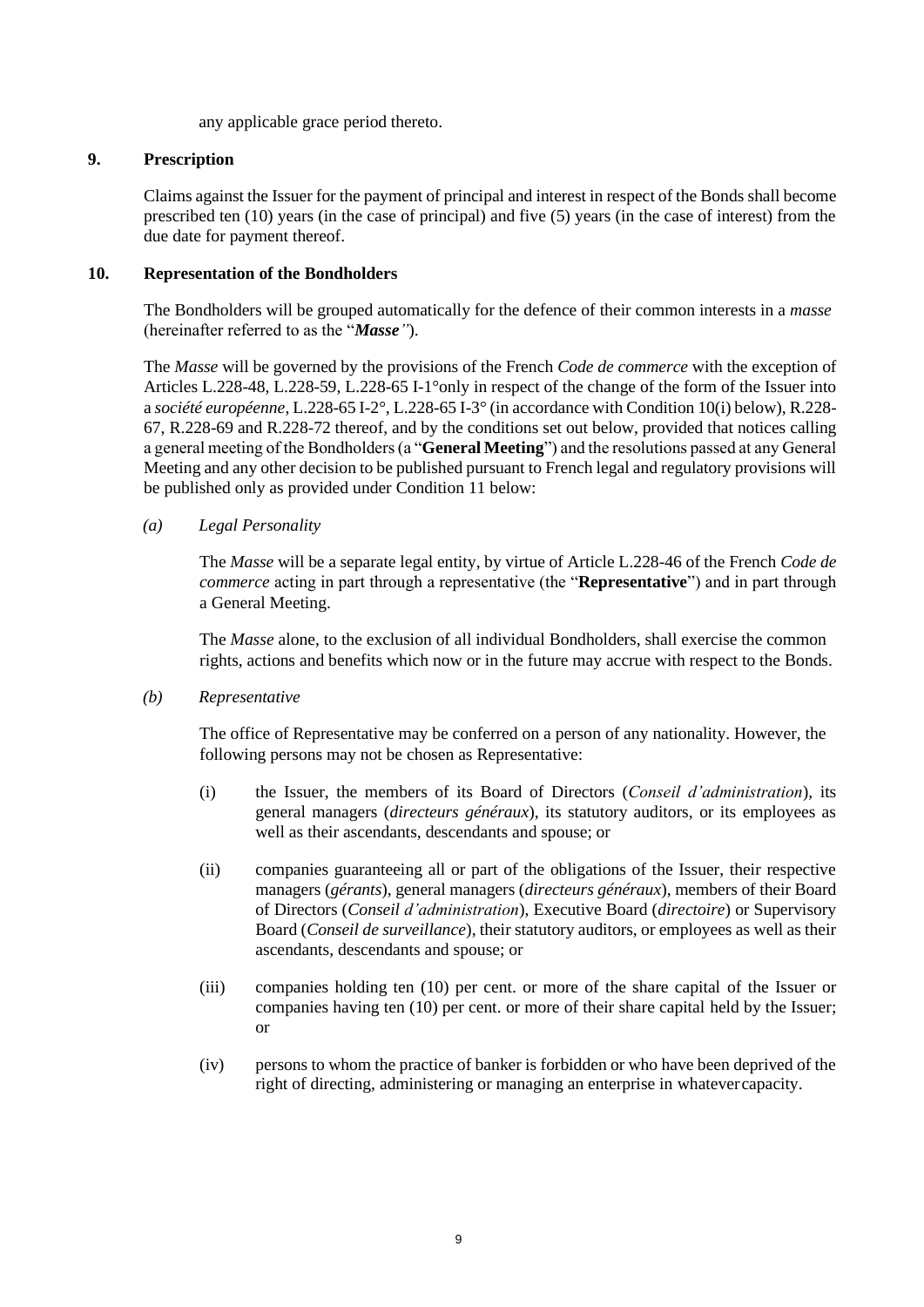The Representative shall be:

MASSQUOTE S.A.S.U. RCS 529 065 880 Nanterre 7bis rue de Neuilly F-92110 Clichy

Mailing address: 33, rue Anna Jacquin 92100 Boulogne Billancourt France

Represented by its Chairman

The Representative will exercise its duty until its dissolution, resignation or termination of its duty by a general assembly of Bondholders or until it becomes unable to act. Its appointment shall automatically cease on the Maturity Date, or total redemption prior to the Maturity Date.

The Representative will be entitled to a remuneration of  $\epsilon$ 500 (VAT excluded) per year, payable on each Interest Payment Date with the first payment at the Issue Date.

In the event of death, incompatibility, resignation or revocation of the Representative, a replacement will be elected by the General Meeting.

All interested parties will at all times have the right to obtain the name and address of the Representative at the primary business office of the Issuer and at the offices of the Paying Agent.

#### *(c) Powers of the Representative*

The Representative shall, in the absence of any decision to the contrary of the General Meeting of Bondholders, have the power to take all acts of management to defend the common interests of the Bondholders.

All legal proceedings against the Bondholders or initiated by them must be brought against the Representative or by it, and any legal proceedings which shall not be brought in accordance with this provision shall not be legally valid.

The Representative may not interfere in the management of the affairs of the Issuer.

### *(d) General Meetings*

General Meetings may be held at any time, on convocation either by the Issuer or the Representative. One or more Bondholders, holding together at least one-thirtieth of outstanding Bonds may address to the Issuer and the Representative a demand for convocation of the General Meeting; if such General Meeting has not been convened within two months from such demand, such Bondholders may commission one of themselves to petition the competent court in Paris to appoint an agent (*mandataire*) who will call the meeting.

Notice of the date, hour, place, agenda and quorum requirements of any General Meeting will be published as provided in Condition 11 not less than fifteen (15) calendar days prior to the date of the General Meeting on the first convocation and not less than ten (10) calendar days on second convocation.

Each Bondholder has the right to participate in General Meetings in person, by proxy, correspondence, or videoconference or any other means of telecommunications allowing the identification of the participating Bondholders. Each Bond carries the right to one vote.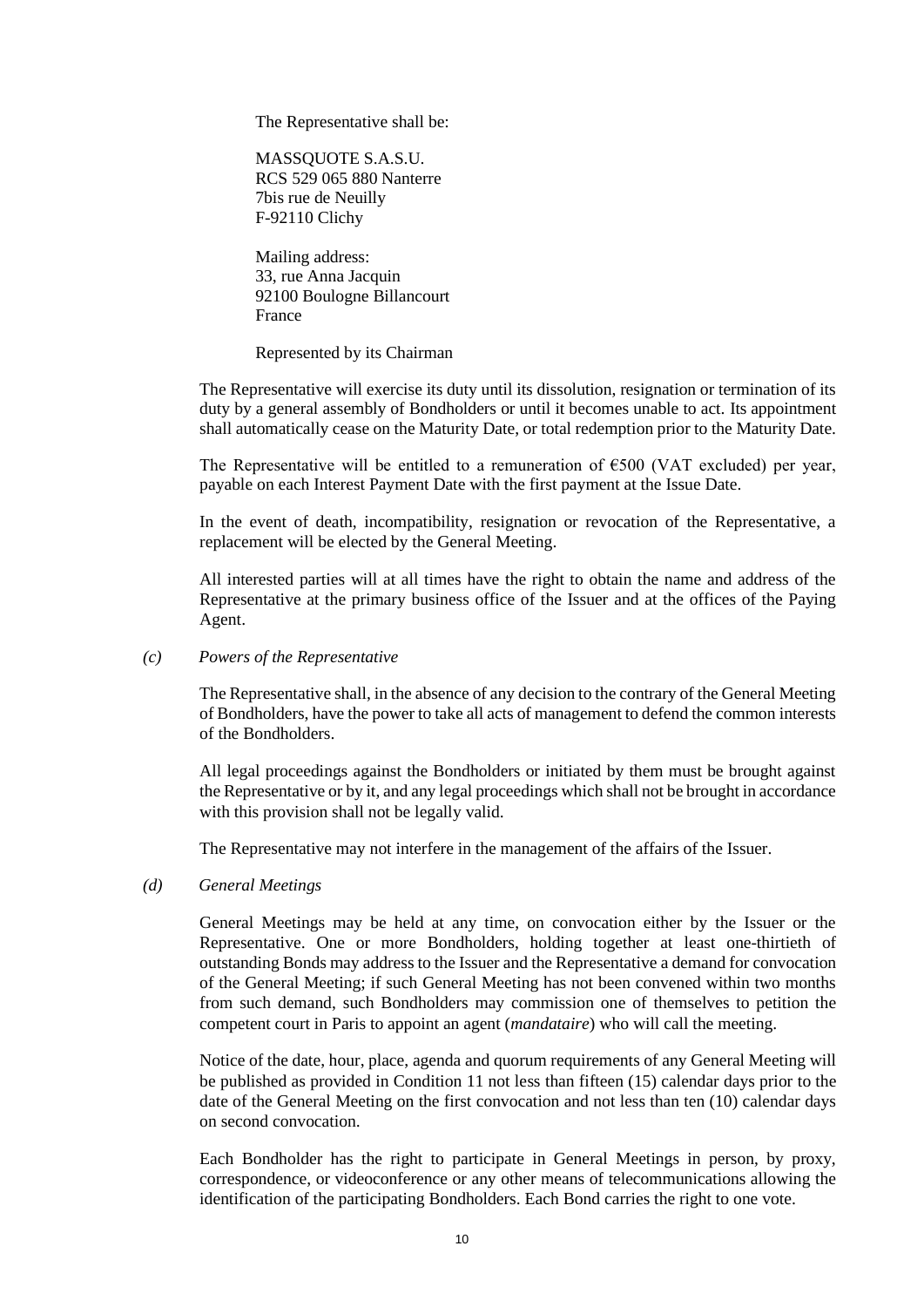### *(e) Powers of General Meetings*

A General Meeting is empowered to deliberate on the fixing of the remuneration of the Representative and on its dismissal and replacement, and also may act with respect to any other matter that relates to the common rights, actions and benefits which now or in the future may accrue with respect to the Bonds, including authorizing the Representative to act at law as plaintiff or defendant.

A General Meeting may further deliberate on any proposal relating to the modification of these Conditions, including:

- (i) any proposal, whether for arbitration or settlement, relating to rights in controversy or which were the subject of judicial decisions; and
- (ii) any proposal relating to the issue of secured securities where the security (*sureté réelle*) granted in relation to such securities does not benefit the Bondholders,

it being specified, however, that a General Meeting may not increase amounts payable by the Bondholders, nor establish any unequal treatment between the Bondholders, nor decide to convert the Bonds into shares of the Issuer or any other entity.

General Meetings may deliberate validly on first convocation only if Bondholders present or represented hold at least a fifth of the Bonds then outstanding. On second convocation, no quorum shall be required. Decisions at meetings shall be taken by a two-third majority of votes cast by the Bondholders attending such meeting or represented thereat.

In accordance with Article R.228-71 of the French *Code de commerce*, the right of each Bondholder to participate in General Meetings will be evidenced by the entries in the books of the relevant Account Holder of the name of such Bondholder as of 0:00, Paris time, on the second Business Day preceding the date set for the meeting of the relevant General Meeting.

### *(f) Information to the Bondholders*

Each Bondholder or representative thereof will have the right, during the fifteen (15) calendar day period preceding the holding of each General Meeting, to consult or make a copy of the text of the resolutions which will be proposed and of the reports which will be presented at the meeting, which will be available for inspection at the principal office of the Issuer, at the offices of the Paying Agents and at any other place specified in the notice of meeting.

### *(g) Expenses*

The Issuer will pay all reasonable expenses incurred in the operation of the *Masse*, including expenses relating to the calling and holding of meetings and the expenses which arise by virtue of the remuneration of the Representative, and more generally all administrative expenses resolved upon by a General Meeting of the Bondholders, it being expressly stipulated that no expenses may be imputed against interest payable on the Bonds.

### *(h) Notice of Decisions*

Decisions of the meetings shall be published in accordance with the provisions set out in Condition 11 not more than ninety (90) calendar days from the date thereof.

### *(i) Exclusion of certain provisions of the French* Code de commerce

Merger (*fusion*) or a spin-off (*scission*) involving entities within the current Group perimeter and relating to an intra-group reorganisation will not require prior approval by the General Meeting of the Bondholders. Consequently, the provisions of Article L.228-65 I-3° of the